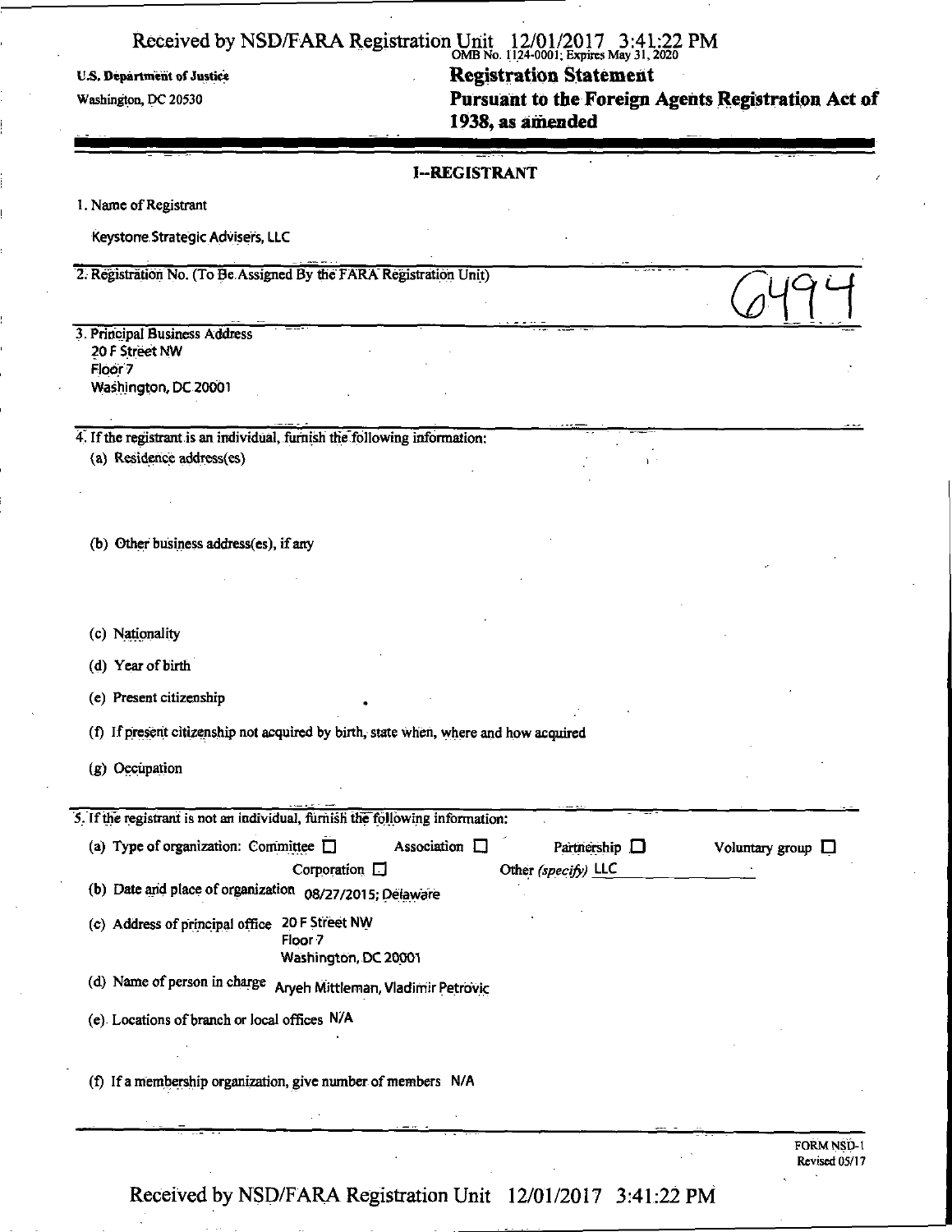(PAGE 2)

(g) List all partners, officers, directors or persons performing foe functions of an officer or director of the registrant.

| Name<br>Arveh Mittleman  | Residence Address(es)<br>3402 Janellen Drive<br>Pikesville, MD 21208 | Position<br>Partner | Nationality<br>USA   |
|--------------------------|----------------------------------------------------------------------|---------------------|----------------------|
| <b>Vladimir Petrovic</b> | 2329 Porter St. NW                                                   | Partner             | Serbian Citzen; U.S. |

Washington, DC 20008 Permanent Resident

(h) Which of the above named persons renders services directly in turtheran.ee of the interests of any of the foreign principals?. Aryeh Mittleman Viadirntr Petrovic

(i) Describe the nature of the registrant's regular business or activity. Political and communications consulting

(j) Give a complete statement of the ownership and control of the registrant.

Aryeh Mittleman and Vladimir Petrovic are. the sole partners of Keystone Strategic Advisers, LLC and each own 50% of the LLC,

6. List all employees who render, services to the registrant directly in furtherance of the interests of any of the foreign principals in other than a clerical,' secretarial, or in a related or similar capacity.

Pikesville, MD 21208 consulting

Washington, DC 20008 consulting

Name Residence Address(es) Nature of Services Residence Address(es) Nature of Services<br>Aryeh Mittleman 3402 Janellen Drive Strategic political and commu Strategic political and communications

Vladimir Petrovic **2329 Porter St. NW Strategic political and communications** CON Strategic political and communications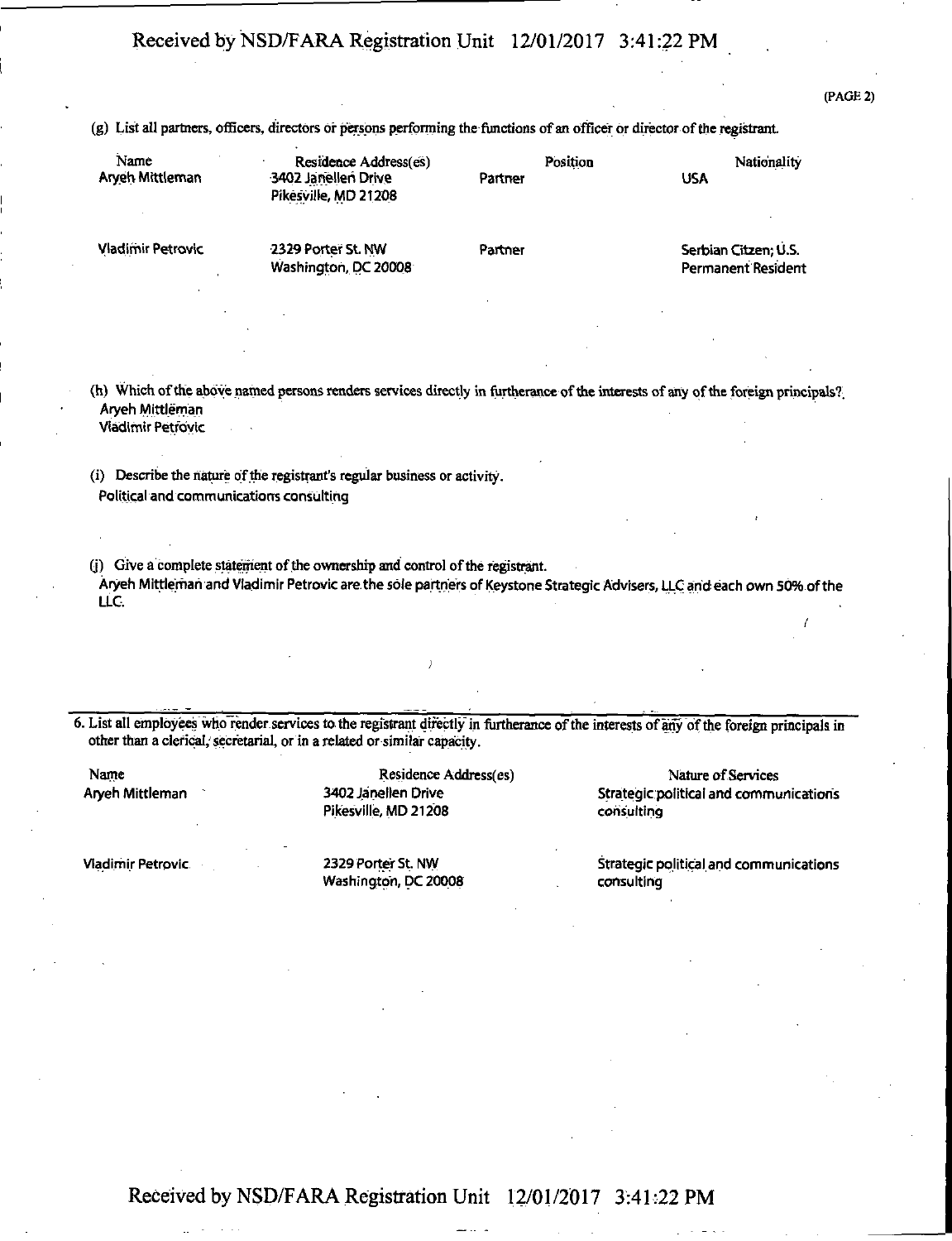(PAGE3)

#### **II-FOREIGN PRINCIPAL**

**7. List every foreign principal' for whom the registrant is acting or has agreed to act.** 

**Foreign Principal Principal Address(es)**  Governor of Eastern Libya **Omar Almouktar St 10** 

Benghazi, Libya

**III-ACTIVITIES** 

**8. In addition to the activities described in any Exhibit B to this statement, will you engage or are you engaging now in activity on your own behalf which benefits any or all of your foreign principals?** Yes  $\Box$  No  $\boxtimes$ **If yes, describe fully.** 

### **IV-FINANCIAL INFORMATION**

#### **9. (a) RECEIPTS-MONIES**

**During the period beginning 60 days prior to the date of your obligation to register<sup>2</sup> to the time of filing this statement,**  did you receive from any foreign principal named in Item 7 any contribution, income, or money either as compensation or for disbursement or otherwise? Yes  $\times$  No  $\Box$ 

If yes, set forth below in the required detail and separately for each such foreign principal an account of such monies.<sup>3</sup>

| Foreign Principal         | Date Received | Purpose                          | Amount       |
|---------------------------|---------------|----------------------------------|--------------|
| Governor of Eastern Libya | 11/21/2017    | Advance payment for service fees | \$450,000.00 |

\$450,000.00

Total

1 The term "foreign principal," as defined in Section 1(b) of the Act, includes a foreign government, foreign political party, foreign organization, foreign individual and, for the purpose of registration, an organization or an individual any of whose activities are directly or indirectly supervised, directed, controlled, financed, or subsidized in whole or in major part by a foreign government, foreign political party, foreign organization or foreign individual.

2 An agent must register within ten days of becoming an agent, and before acting as such.

3 A registrant is required to file an Exhibit D if he collects or receives contributions, loans, moneys, or other things of value for a foreign principal, as part of a fundraising campaign. There is no printed form for this exhibit (See Rule 201(e), 28 G.F.R. § 5:201(e)).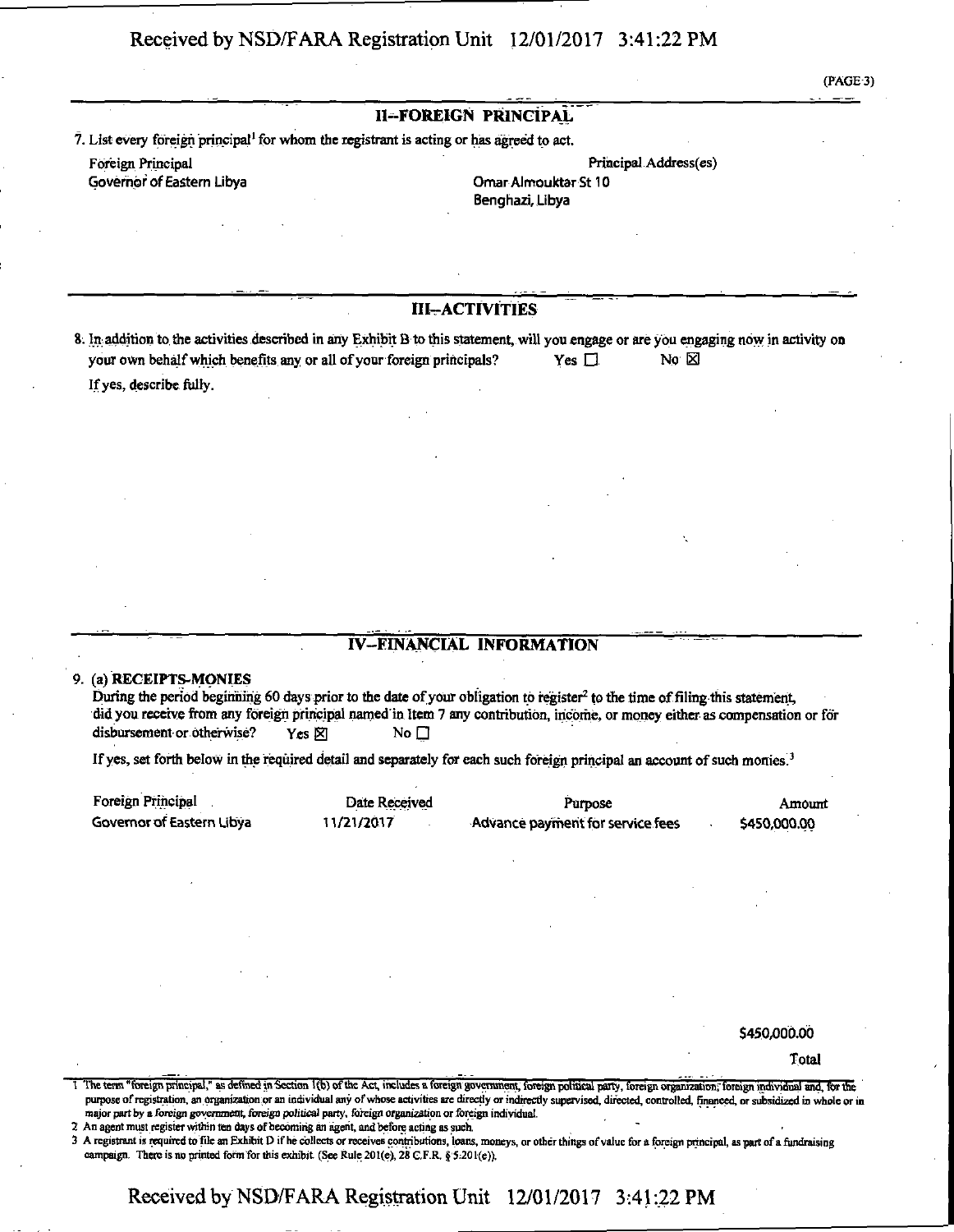|                   | (b) RECEIPTS-THINGS OF VALUE<br>disbursement, or otherwise?     | No $\boxtimes$<br>Yes $\Box$              | receive from any foreign principal named in Item 7 anything of value <sup>5</sup> other than money, either as compensation, or for | During the period beginning 60 days prior to the date of your obligation to register <sup>4</sup> to the time of filing this statement, did you                                                                                                                                                                                                                                                                          |
|-------------------|-----------------------------------------------------------------|-------------------------------------------|------------------------------------------------------------------------------------------------------------------------------------|--------------------------------------------------------------------------------------------------------------------------------------------------------------------------------------------------------------------------------------------------------------------------------------------------------------------------------------------------------------------------------------------------------------------------|
|                   | If yes, furnish the following information:                      |                                           |                                                                                                                                    |                                                                                                                                                                                                                                                                                                                                                                                                                          |
| Foreign Principal |                                                                 | Date Received                             | Thing of Value                                                                                                                     | Purpose                                                                                                                                                                                                                                                                                                                                                                                                                  |
|                   |                                                                 |                                           |                                                                                                                                    |                                                                                                                                                                                                                                                                                                                                                                                                                          |
|                   |                                                                 |                                           |                                                                                                                                    |                                                                                                                                                                                                                                                                                                                                                                                                                          |
| Item 7?           | 10. (a) DISBURSEMENT-MONIES<br>$Yes \Box$                       | No $\boxtimes$                            |                                                                                                                                    | During the period beginning 60 days prior to the date of your obligation to register <sup>6</sup> to the time of filing this statement, did you<br>spend or disburse any money in furtherance of or in connection with your activities on behalf of any foreign principal named in                                                                                                                                       |
|                   | if any, to each foreign principal.                              |                                           |                                                                                                                                    | If yes, set forth below in the required detail and separately for each such foreign principal named including monies transmitted,                                                                                                                                                                                                                                                                                        |
| Date:             |                                                                 | To Whom                                   | Purpose                                                                                                                            | Amount                                                                                                                                                                                                                                                                                                                                                                                                                   |
|                   |                                                                 |                                           |                                                                                                                                    |                                                                                                                                                                                                                                                                                                                                                                                                                          |
|                   |                                                                 |                                           |                                                                                                                                    |                                                                                                                                                                                                                                                                                                                                                                                                                          |
|                   |                                                                 |                                           |                                                                                                                                    |                                                                                                                                                                                                                                                                                                                                                                                                                          |
|                   |                                                                 |                                           |                                                                                                                                    |                                                                                                                                                                                                                                                                                                                                                                                                                          |
|                   | (b) DISBURSEMENTS-THINGS OF VALUE<br>principal named in Item 7? | Yes $\Box$<br>No $\boxtimes$              |                                                                                                                                    | During the period beginning 60 days prior to the date of your obligation to register <sup>7</sup> to the time of filing this statement, did you<br>dispose of any thing of value <sup>8</sup> other than money in furtherance of or in connection with your activities on behalf of any foreign                                                                                                                          |
|                   | If yes, furnish the following information:                      |                                           |                                                                                                                                    |                                                                                                                                                                                                                                                                                                                                                                                                                          |
| Date              | Recipient                                                       | Foreign Principal                         | Thing of Value                                                                                                                     | Purpose                                                                                                                                                                                                                                                                                                                                                                                                                  |
|                   |                                                                 |                                           |                                                                                                                                    |                                                                                                                                                                                                                                                                                                                                                                                                                          |
|                   |                                                                 |                                           |                                                                                                                                    |                                                                                                                                                                                                                                                                                                                                                                                                                          |
|                   |                                                                 |                                           |                                                                                                                                    |                                                                                                                                                                                                                                                                                                                                                                                                                          |
|                   | caucus held to select candidates for any political office?      | (c) DISBURSEMENTS-POLITICAL CONTRIBUTIONS | Yes $\boxtimes$<br>No $\square$                                                                                                    |                                                                                                                                                                                                                                                                                                                                                                                                                          |
|                   | If yes, furnish the following information:                      |                                           |                                                                                                                                    | During the period beginning 60 days prior to the date of your obligation to register <sup>9</sup> to the time of filing this statement, did you,<br>the registrant, or any short form registrant, make any contribution of money or other thing of value from your own funds and on<br>your own behalf in connection with an election to any political office or in connection with any primary election, convention, or |
| Date<br>10/2/2017 | Amount or Thing of Value.<br>\$500                              | (By Vladimir Petrovic):<br>Mike Quigley)  | Political Organization or Candidate<br>N/A<br>Quigley for Congress (Congressman                                                    | <b>Location of Event</b>                                                                                                                                                                                                                                                                                                                                                                                                 |
|                   |                                                                 |                                           |                                                                                                                                    |                                                                                                                                                                                                                                                                                                                                                                                                                          |
|                   |                                                                 |                                           |                                                                                                                                    |                                                                                                                                                                                                                                                                                                                                                                                                                          |
|                   |                                                                 |                                           |                                                                                                                                    |                                                                                                                                                                                                                                                                                                                                                                                                                          |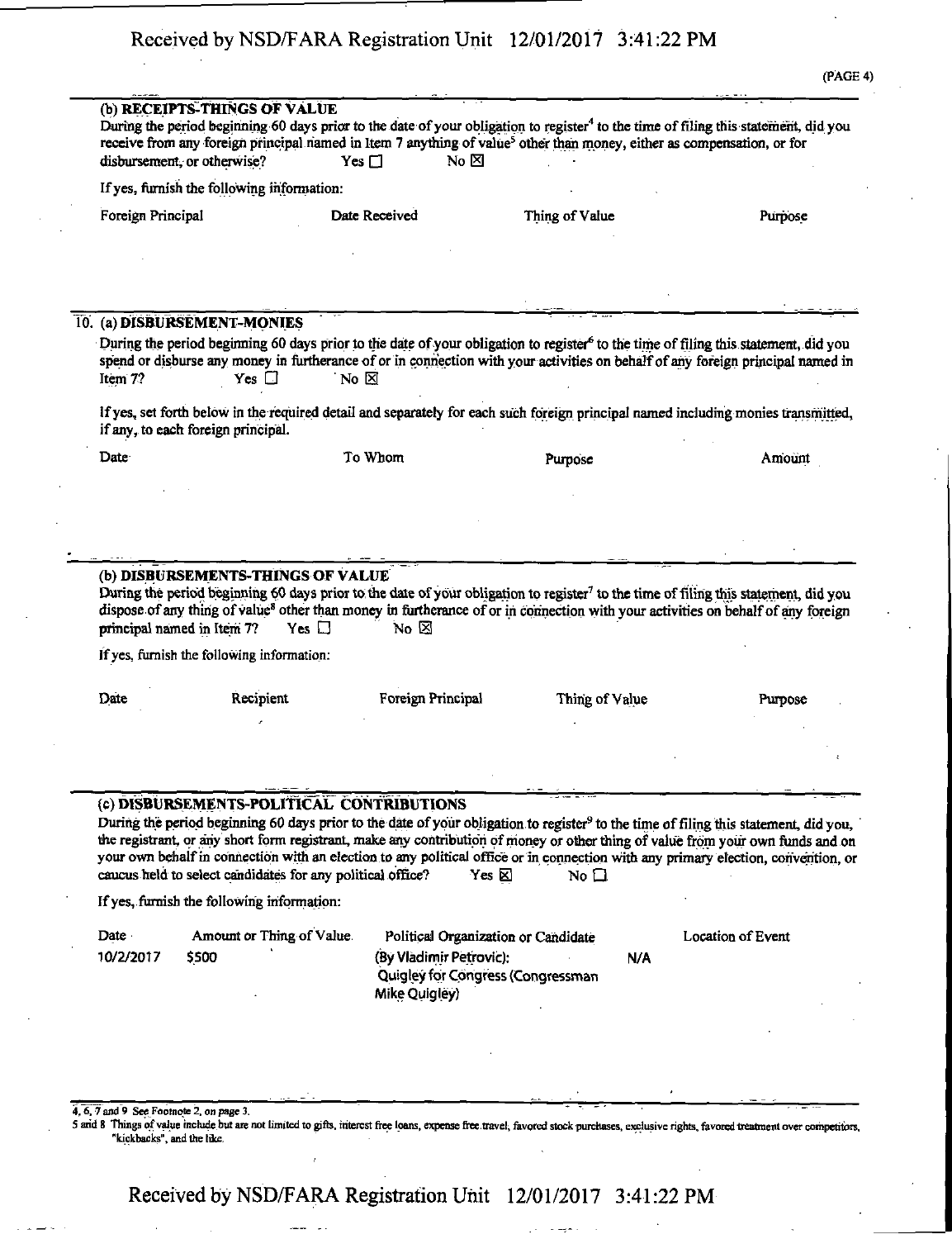| Received by NSD/FARA Registration Unit 12/01/2017 3:41:22 PM |  |  |
|--------------------------------------------------------------|--|--|
|--------------------------------------------------------------|--|--|

(PAGE 5)

|                                                                                                                                          |                                                                                           | V-INFORMATIONAL MATERIALS. <sup>10</sup>                                                                                                             |                             |  |
|------------------------------------------------------------------------------------------------------------------------------------------|-------------------------------------------------------------------------------------------|------------------------------------------------------------------------------------------------------------------------------------------------------|-----------------------------|--|
| materials?                                                                                                                               | Yes $\square$<br>No $\boxtimes$                                                           | 11. Will the activities of the registrant on behalf of any foreign principal include the preparation or dissemination of informational               |                             |  |
|                                                                                                                                          | IF YES, RESPOND TO THE REMAINING ITEMS IN THIS SECTION V.                                 |                                                                                                                                                      |                             |  |
| 12. Identify each such foreign principal.                                                                                                |                                                                                           |                                                                                                                                                      |                             |  |
| N/A                                                                                                                                      |                                                                                           |                                                                                                                                                      |                             |  |
|                                                                                                                                          |                                                                                           |                                                                                                                                                      |                             |  |
|                                                                                                                                          |                                                                                           |                                                                                                                                                      |                             |  |
| informational materials?                                                                                                                 | Yes $\Box$                                                                                | 13. Has a budget been established or specified sum of money allocated to finance your activities in preparing or disseminating<br>No $\not\boxtimes$ |                             |  |
|                                                                                                                                          | If yes, identify each such foreign principal, specify amount and for what period of time. |                                                                                                                                                      |                             |  |
| N/A <sup>-</sup>                                                                                                                         |                                                                                           |                                                                                                                                                      |                             |  |
|                                                                                                                                          |                                                                                           |                                                                                                                                                      |                             |  |
|                                                                                                                                          |                                                                                           |                                                                                                                                                      |                             |  |
|                                                                                                                                          |                                                                                           |                                                                                                                                                      |                             |  |
|                                                                                                                                          |                                                                                           |                                                                                                                                                      |                             |  |
| $Yes$ $\Box$                                                                                                                             |                                                                                           |                                                                                                                                                      |                             |  |
| No $\n  z\n$                                                                                                                             | If yes, furnish the names and addresses of such persons or firms.                         |                                                                                                                                                      |                             |  |
|                                                                                                                                          |                                                                                           |                                                                                                                                                      |                             |  |
| 14. Will any public relations firms or publicity agents participate in the preparation or dissemination of such informational materials? |                                                                                           |                                                                                                                                                      |                             |  |
|                                                                                                                                          |                                                                                           |                                                                                                                                                      |                             |  |
|                                                                                                                                          |                                                                                           | 15. Activities in preparing or disseminating informational materials will include the use of the following:                                          |                             |  |
|                                                                                                                                          | $\Box$ Magazine or newspaper                                                              | $\Box$ Motion picture films                                                                                                                          | $\Box$ Letters or telegrams |  |
| Advertising campaigns                                                                                                                    | Press releases                                                                            | $\Box$ Pamphlets or other publications $\Box$ Lectures or speeches                                                                                   |                             |  |
|                                                                                                                                          |                                                                                           |                                                                                                                                                      |                             |  |
|                                                                                                                                          |                                                                                           |                                                                                                                                                      |                             |  |
|                                                                                                                                          |                                                                                           |                                                                                                                                                      |                             |  |
|                                                                                                                                          |                                                                                           | $\Box$ Social media website URL(s):                                                                                                                  |                             |  |
| Other (specify) $N/A$                                                                                                                    |                                                                                           |                                                                                                                                                      |                             |  |
|                                                                                                                                          | 16. Informational materials will be disseminated among the following groups:              |                                                                                                                                                      |                             |  |
| Public officials                                                                                                                         |                                                                                           | Civic groups or associations                                                                                                                         |                             |  |
| $\Box$ Legislators                                                                                                                       |                                                                                           | Libraries                                                                                                                                            |                             |  |
| Government agencies                                                                                                                      |                                                                                           | <b>Educational groups</b>                                                                                                                            |                             |  |
| Newspapers<br>Editors                                                                                                                    |                                                                                           | Nationality groups<br>Other (specify) $N/A$                                                                                                          |                             |  |
|                                                                                                                                          |                                                                                           |                                                                                                                                                      |                             |  |
| □ Radio or TV broadcasts<br>$\Box$ Other (specify) $N/A$<br><b>Electronic Communications</b><br>$\Box$ Email<br>$\Box$ English           | 17. Indicate language to be used in the informational materials:                          | $\Box$ Other (specify) $N/A$                                                                                                                         |                             |  |